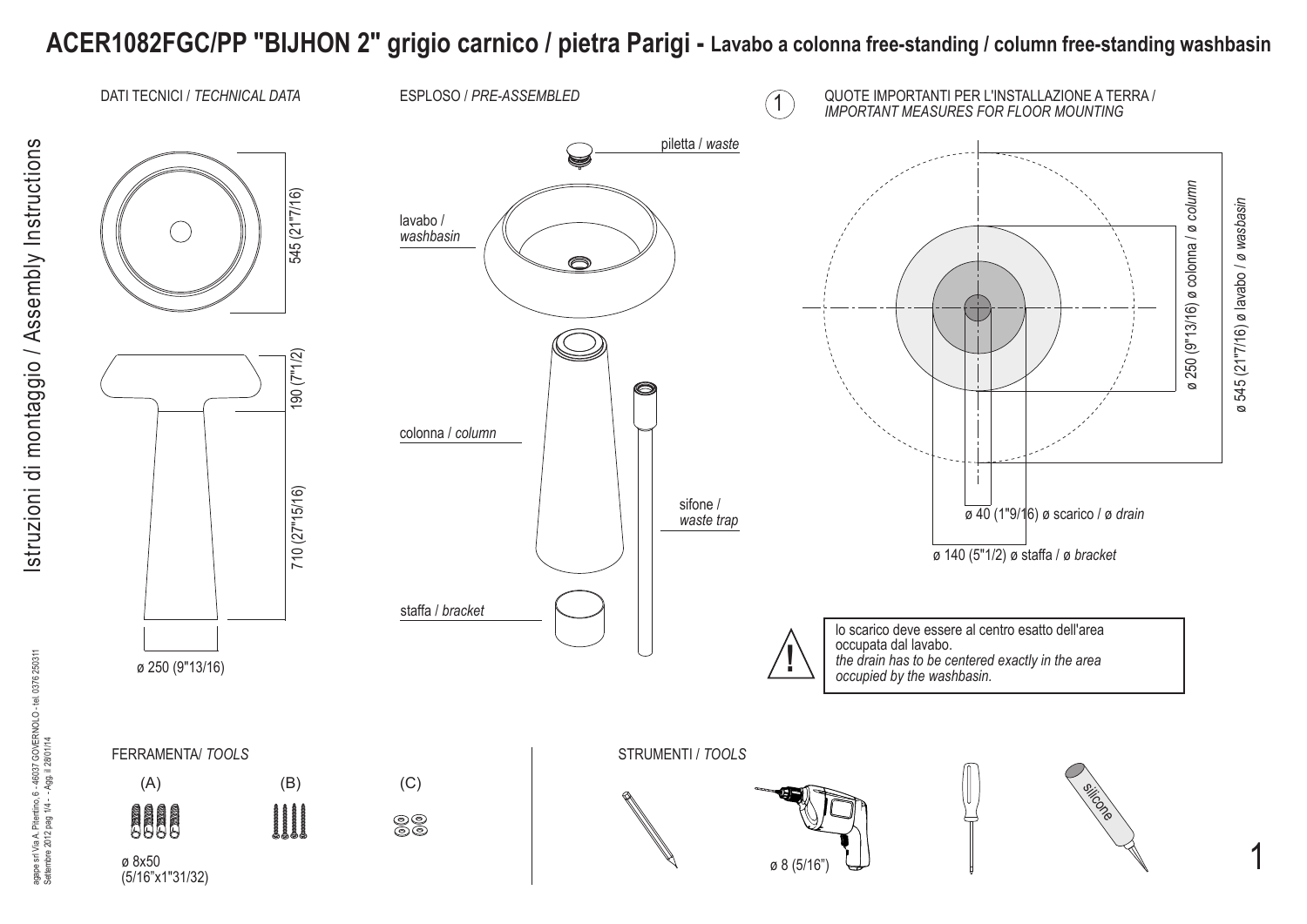## **ACER1082FGC/PP "BIJHON 2" grigio carnico / pietra Parigi - Lavabo a colonna free-standing / column free-standing washbasin**

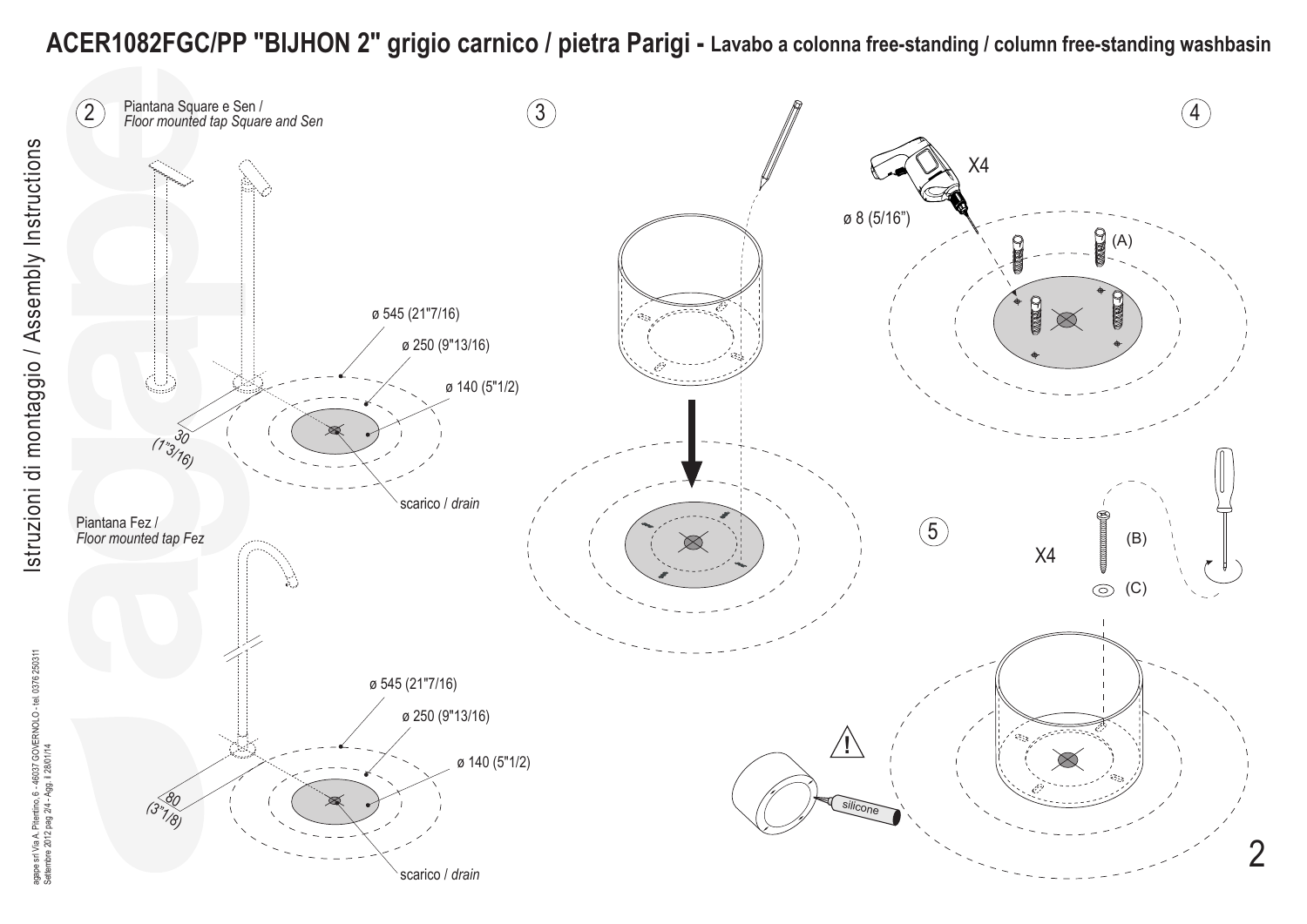## **ACER1082FGC/PP "BIJHON 2" grigio carnico / pietra Parigi - Lavabo a colonna free-standing / column free-standing washbasin**